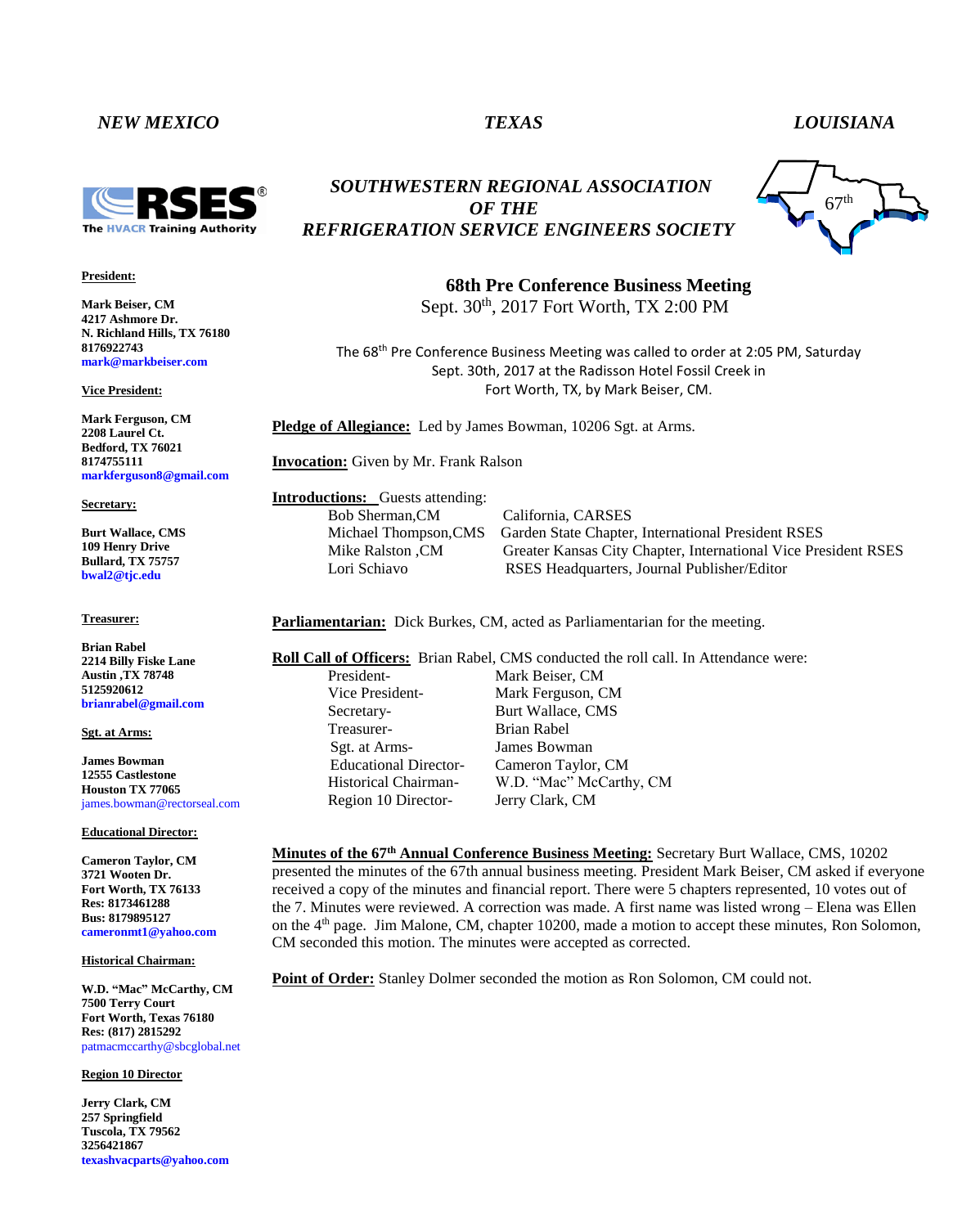# **Financial Report:** Presented by Treasurer Brian Rabel.

One typo respectfully submitted misspelled. There were a couple of issues with a service fee. There is a need to have the bank connect the accounts so there will be no overages. We were under the minimum \$1500 amount, so the necessary amount was transferred from the other account to bring it up to the minimum amount. As soon as it increases, the money will be moved back. The \$10 was credited back. The amounts are very low in the accounts. The treasurer's report was accepted as written. With a voice vote, the motion carries.

**Conference Reports:** Dick Burke, CM, 10196 was the chairman and was instrumental in making it a success. He named many who made it a success. Ultimately, a check was mailed to the association for \$5000 to cover the expenses.

Jill Malone, 10200 made a request as bylaws in the region asked for the auxiliary to get 30% for the auxiliary. Motion by Jerry Clark, CM, 10481 to write the auxiliary 30% of proceeds, which was \$1706.06. Jim Malone, CM, 10200 seconded. Motion passed.

**SWRA Educational Director's Report:** Cameron Taylor, CM, 10200 presented the Education Director's Activity and Education Reports.

Highlights of what was done since Round Rock was presented. An alternative refrigerants course was added and taught by Jerry Clark, CM, 10481. Art Miller was thanked for his contribution. 26 attended. Cameron taught the afternoon sessions and has been in contact with SA to teach it. He will teach in New Braunfels on a Sunday. This course is valid until September of next year. Providership was renewed. Jill Malone, 10200 learned it was necessary to make sure that the numbers on all advertising for this course who want to teach this apart from us, we will provide but there must be a provider number and course number on the advertisements. Austin is slower in approving courses. The request was sent off in July and got approval late. They need more lead time for developing courses due to change in approval. Jim Malone, 10200, is pursuing approvals on the afternoon, we received a different NATE number for hydrocarbon course and alternative refrigerants. Int. 7000. Normal turnover is 4 weeks. The turn over now is going on 10-16 weeks. Added 14 new programs. Now there are 39 and there is not enough staff to run those programs. There is a hiring freeze. It is more difficult to get licenses due to the increase in programs.

Cameron Taylor, CM, 10200, announced that in any areas affected by Harvey Hurricane, the fees have been lifted for the next year. Harris county fees are lifted.

Asked by SA chapter to teach the 8 hr. Course for alternative refrigerants and the CM prep course.

# **Region 10 Director's Report:**

Director ,Jerry Clark, CM, 10481 reported that he heard from Int'l there is a tentative subject agreement to go to Albuquerque. He asked if there were questions about Int'l. He did teach the hydrocarbon class. There was good participation, and he wants to get more chapters allowing them to teach those. If they do not have one at your chapter level, we want to come teach it, if possible. We get more people involved by teaching seminars and getting paid fees to teach it. We are asking chapters to let us come teach.

Jill Malone, 10200 - Mike gave us a different answer to next year's Int'l conference – conjunction with BHCC. It is set in the same time of the balloon festival, which means it will be harder to get a hotel block. It is important to be diligent and get reservations and not delay. We need to get reservations in for March. That helps Elena on her counts. Having counts is a good thing and helps with food, according to Jill. It is necessary to go before the hotel one week before the conference and give a firm commitment.

Deputy Director Region 10 Jim Malone, CM 10200, reported on current conference. Uncertain of the number of firm registrations. 156 room nights before the conference. Some canceled due to sickness. Overall, the conference came together pretty well. Pat and Jill did a great job.

Thursday – refrigerants class 26 attendees for tour 23 grapevine in the rain Tradeshow – 24 vendors, 4 were first time vendors Attendees 68 walk through Friday – 29 braising class Cm prep class -2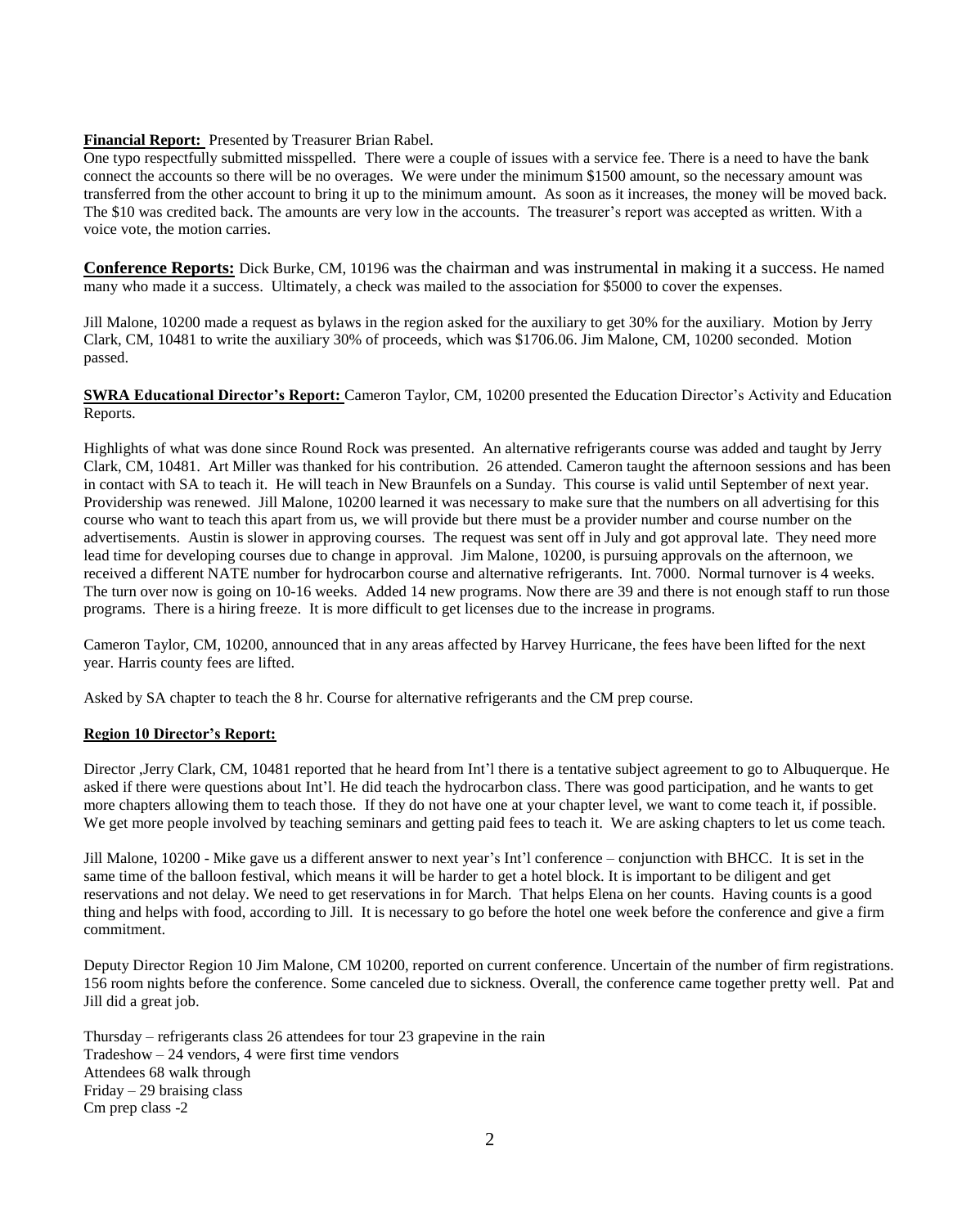Mitsubishi – 16 Testing 4 specialist exams, 2 cm exams Dinner 71 last night 75 for dinner tonight Hotel has been extremely conscious about taking care of us.

Super job on getting ready for conference. Excellent representation from TJC. The ongoing hydrocarbon and alternative refrigerants is a great plan. This will be ongoing as we learn every week about a new one. Int'l had books they provided for the conference.

Everyone's attendance was greatly appreciated.

# Region 10 Director Jerry Clark, CM, 10481

Mr. Pool, Austin chapter has money in the bank. They are in the process of regrouping after summer and have started meetings over again. There is talk at the conference about trying to increase membership. There are 30-40 active members, and it is rare to see them at our meetings. It is important to try to grow our chapter, grow our industry, and RSES memberships.

Int'l website – Jill Malone, 10200 – pulled off all of the members of region 10. There are 340 active members with name, address, city and zip. Mail went out to everyone. There is information on the chapter numbers and it is possible to compare with what went out and the mail that was returned. The return mail will help clean it out.

Web officer is to have access to that.

Lori Schiavo, RSES Headquarters - They are extremely short staffed. There needs to be a list of people who are receiving free magazines and do eblasts to people in your region. If they are not receiving them, ask her to add them to her list. One initiative is blasting everyone with emails and letting people know what is happening around the nation. She had approval for this.

Jill Malone, 10200 – Due to short-handed staff at Int'l, Jill started getting her retired members asking if she was paying their dues. It is necessary to email Kelly Womack to see the names you have and find out about the retirees pay.

Jerry Clark, CM, 10481 – With short staff, the dues came out later and some still owe dues. Due notice – pay for three years because if you go ahead and pay then you don't have to get mailed reminders. Ask locally to be an adjunct at a local college. CISCO College has been approached about cooperate school programs, and we will be coming on board at CISCO as a cooperate program. It is important to get in those organizations and grow at the school level.

# **Old Business:**

Elena announced that San Antonio will be celebrating a centennial starting about the time of the conference. There is a tour of 5 missions, which have been redone. Conference has an 8 hour class with Cameron. San Antonio tour goes to the market but the men will be back in time for the meeting. It is necessary to note in the email that it is imperative to be on time.

Gary – had to give hotel \$1500. Hotel on 9<sup>th</sup> floor rodeo 8-25 rodeo, 26-28 conference, call as early as you can. March 1,2, 3 is the conference. Rooms are \$119 a night at the El Tropicana. Registrations will be coming soon. Make plans to be there. Haven't hosted since 2007, and they are ready.

Jill Malone, 10200 – There is a need to book hotels as soon as possible. Two meals. Ladies have the room downstairs during the day. Upstairs for Thursday deal and Friday big room with patio to see lights. Invite your friends and get exhibitors. Elena 4 hr. Trade show. Get contractors between 10-12 and then allow and encourage students to come in.

Jim Malone, CM, 10200 – Mi' Tierra longest restaurant in Texas. There is one in the market. Have lunch there and go anytime. Sponsors have a commitment from Chris, Patrick for anyone who wants to help. There are sponsorship forms. Table will run about \$250. Packet for conference will come out soon. Give some to Jim so he can send out. Expo room is huge so there is room for many vendors.

**Committee Reports:** The website has been updated.